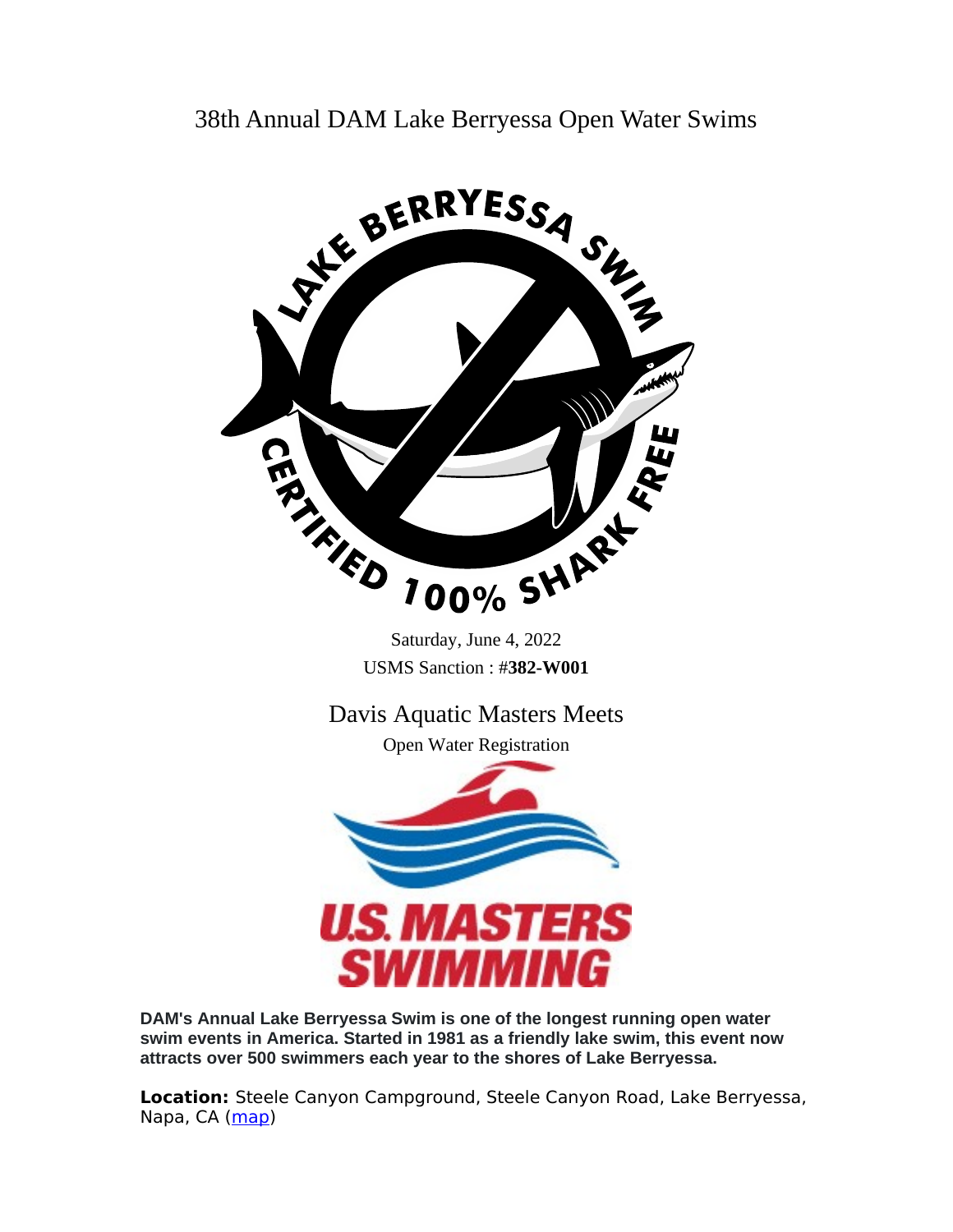**Course:** 1-mile and 2-mile looped courses in a freshwater lake. 1 loop for 1 mile swim, and 2 loops for 2 mile swim. **See course maps at bottom of page.**

**Host:** Davis Aquatic Masters. Race Director: Kim Elsbach, [kdelsbach@ucdavis.edu](mailto:kdelsbach@ucdavis.edu) Meet Referee: Kate Stephensen (USMS certified).

**Event website:** <https://www.damfast.org/Lake-Berryessa-Swim> **Facebook:** <https://www.facebook.com/DavisAquaticMasters/>

**Sanction:** The adult races are sanctioned by Pacific Masters Swimming for USMS, Inc. (Sanction #**382-W001**)

**Conditions/Safety:** Expected water temperature is 65-70 degrees. Course is patrolled by safety craft. Individual escorts are not allowed. All swimmers must wear the provided swim cap and follow all USMS Open Water rules. Mandatory safety briefings will be held at 8:50 am and at 11:00 am at the information kiosk. The Event Safety Plan will be posted at the registration desk on race day and is available prior to race day by request from kdelsbach@ucdavis.edu.

**Start:** Deep water, wave starts (see below). **Finish**: Onshore.

**Cutoff times**: For 2 mile events, 2 hours after wave start. For 1 mile events, 1 hour after wave start. Safety craft will remove swimmers who fall short of the cutoff times.

**Seed Times for Start Waves**: Entrants will provide estimated 1650 yd or 1500 meter pool time to be used to seed start waves. Those in Category 2 (wetsuit division) need not include a seed time.

**Eligibility:** This event is open to USMS registered swimmers or members of an equivalent organization (for foreign swimmers). To register for the event, you must provide proof of current membership. You may register for a USMS One-Day Event Membership (OEVT) during the online entry.

**Entries:** Online entry is provided by Club Assistant software (you are here now!).

**Entry Deadline**: Online registration closes Wednesday, June 1st at 11:59 PM (Eastern time). **NO paper entries and NO race day entries. NO race swaps on race day** (i.e., if you entered the 2 mile, and decide you want to switch to the 1 mile on race day - you will not be allowed to make this change). You may always withdraw from a race on race day.

**NOTE: To ensure you receive a t-shirt in your desired size, you must enter by May 1, 2022 (see below for t-shirt design). T-shirt purchase is available on registration page.**

**Entry Fees:**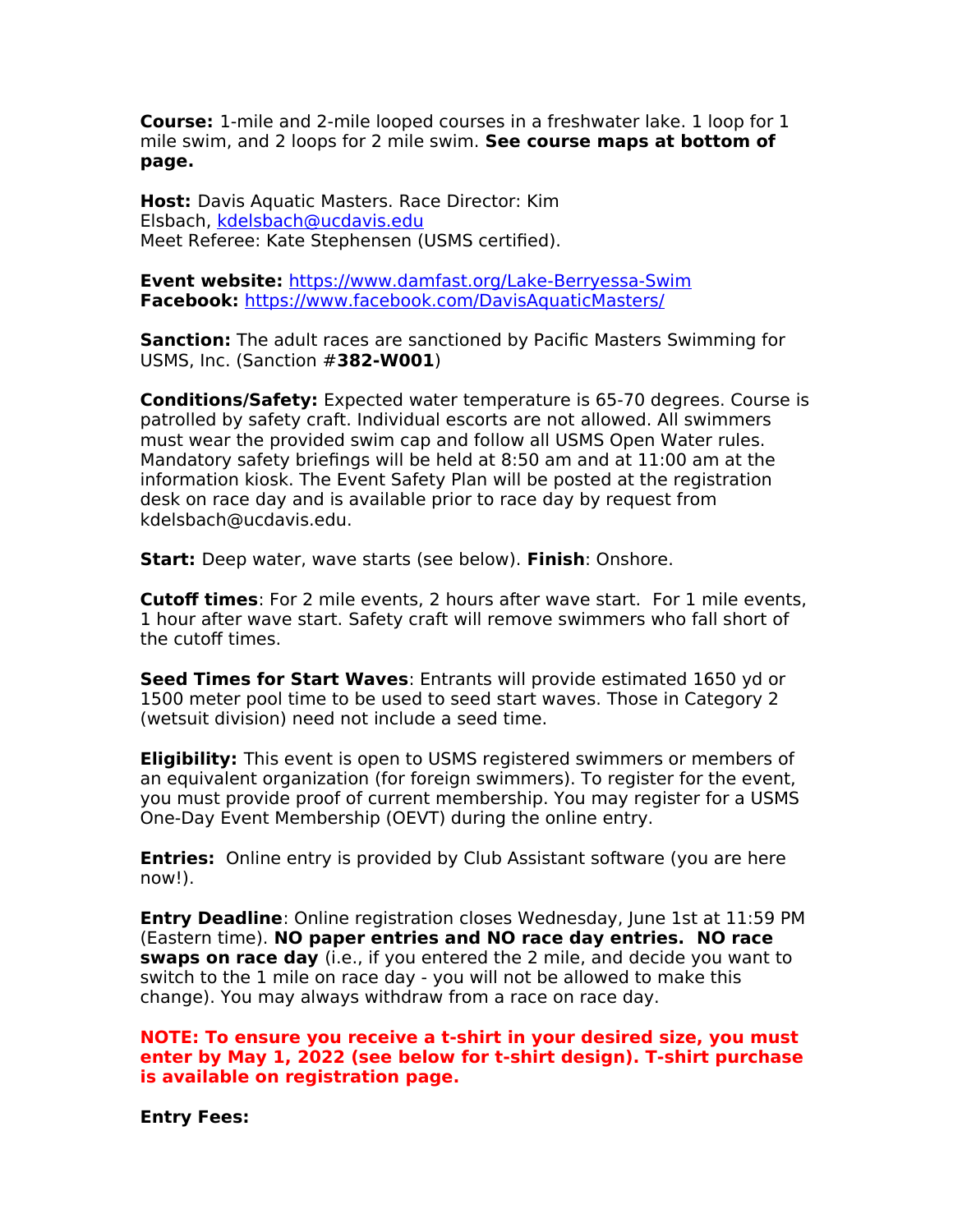\$50.00 1-mile swim \$50.00 2-mile swim \$75.00 Both swims \$5.00 Club Assistant Processing Fee

Entry fees are non-refundable and non-transferable. Online entry is paid by credit card to "DAVIS AQUATIC MASTERS".

# **Food and Drink**

 **Due to COVID Safety protocols, we are serving only bottled water, and non-perishable, pre-packaged snacks - such as granola bars. If you want more substantial fare, please bring it with you**.

**Scoring Divisions:** Divided by gender in five-year increments according to USMS Rules (18-24, 25-29, 30-34, etc.).

**Awards: Towels are back!!!** Official Lake Berryessa Swim embroidered towels will be given to the top three male and female finishers in each designated USMS age group for the 1 and 2 mile races in Category 1. Awards for the Category 2 races will be presented to the top three male and female overall finishers, regardless of age. The top 3 overall, male and female, Category 1 swimmers based on *combined 1 and 2 mile times* will receive special awards.

## **Race Day check-in opens at 7:30 a.m.**

#### **Race Day check-in closes at:**

9:00 am for USMS, Category 1 and Category 2, 2-mile 11:15 am for USMS, Category 1 and Cateogry 2, 1-mile

**Race Day Parking:** Race Day Parking fees are \$15 per vehicle with up to 4 occupants, and \$10 per vehicle with up to 2 occupants. Vehicles with more than 4 occupants will be charged an additional \$5 for each additional occupant. **We strongly encourage entrants to carpool and purchase parking passes prior to coming to the race site. Please bring parking passes with you. Parking passes may be purchased at: [Swim Race - Parking Pass](https://www.campspot.com/book/Steele-Canyon/search/2022-06-04/2022-06-05/guests0,1,0/list?campsiteCategory=Other)**

## **Tips for using the Parking Permit Link:**

(1) When you click on the [link](https://www.campspot.com/book/Steele-Canyon/search/2022-06-04/2022-06-05/guests0,1,0/list?campsiteCategory=Other) you will see options for "3 or more passenger parking" or "1 or 2 passenger parking". Click on whichever one fits with your plans.

(2) Next you will see a map, and a side bar that has "dates", "guests", and "site location". Ignore these items and scroll down to see options listed BELOW the map (the map itself is not interactive - you cannot choose a parking spot from the map). Hit "select" next to the top option from the list (you will not actually be given a "reserved parking spot" - so it doesn't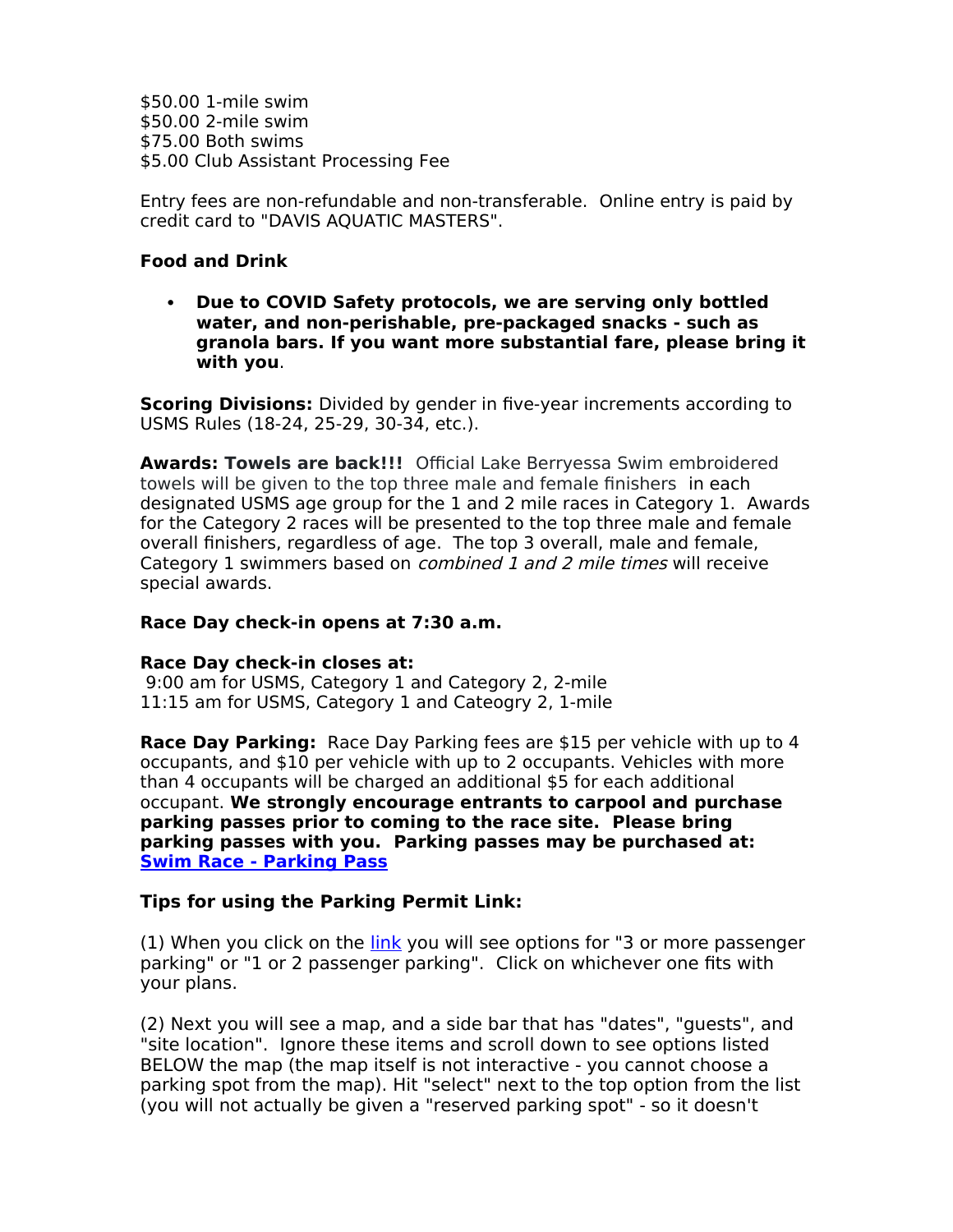matter which "number" from the list you choose). After you do this, you can "add to cart" in the side bar. Then you can check out.

Please bring a copy of your parking pass (either on your phone or printed out) with you to the race.

When you get to the race, parking attendants will direct you to the nearest possible parking space. You will not have a reserved parking spot.

### **Anticipated Race Start Times (Note: number of waves may be adjusted by the race director depending on number of entrants. Final Wave Assignments will be given at Race Check-in on Race Day)**

- 9:20 am 2-mile Category 1: Fastest 2 mile Wave (based on seed times)
- 9:25 am 2-mile Category 1: Second Fastest 2 mile Wave (based on seed times)
- seed times)
- seed times)
- 9:40 am 2-mile Category 2: All 2 mile, Category 2 Swimmers
- $\bullet$ times)
- seed times)
- seed times)
- seed times)
- 
- **Course Closes at 1:10 PM**
- 
- 9:30 am 2-mile Category 1: Third Fastest 2 mile Wave (based on
- 9:35 am 2-mile Category 1: Fourth Fastest 2 mile Wave (based on
	-
- 11:50 am 1-mile Category 1: Fastest 1 mile Wave (based on seed
- 11:55 am 1-mile Category 1: Second Fastest 1 mile Wave (based on
- 12:00 pm 1-mile Category 1: Third Fastest 1 mile Wave (based on
- 12:05 pm 1-mile Category 1: Fourth Fastest 1 mile Wave (based on
- 12:10 pm 1-mile Category 2: All 1 mile, Category 2 Swimmers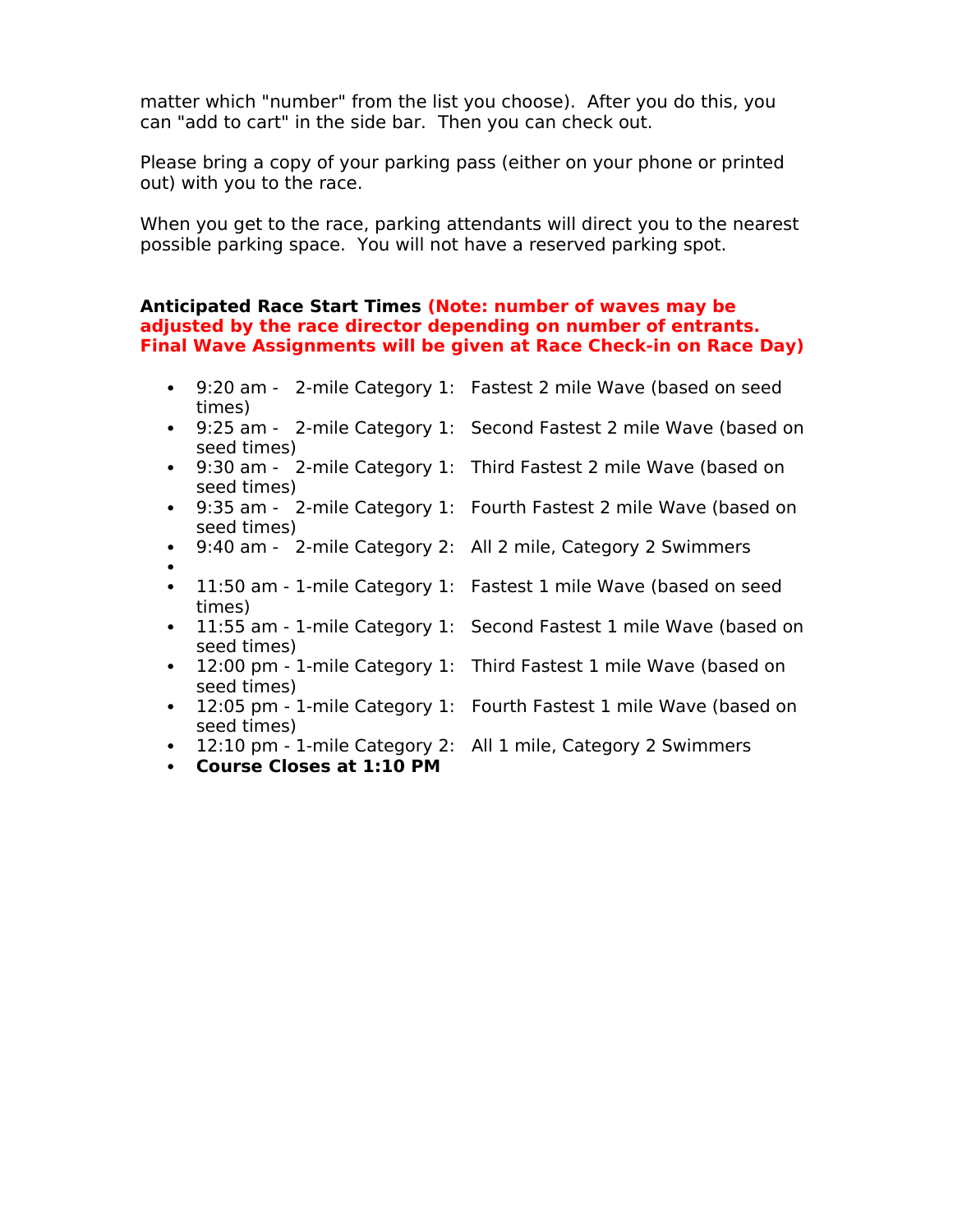

**Other Event Details:**

- **Commemorative t-shirts** will be available for both advance and race day purchase. Limited quantities of commemorative t-shirts will be available for purchase at the event.
- **Lodging:** Basic campsites (no running water or electricity) are available at Steele Canyon Campground. Call 1-877-386-4383 for reservations. Full hookup camping sites are available at Pleasure Cove Marina [\(http://goberryessa.com](http://goberryessa.com/), click on "Forever Resorts Marinas"). Nearest hotels are in Napa, Vacaville, or Fairfield.

**Course Maps**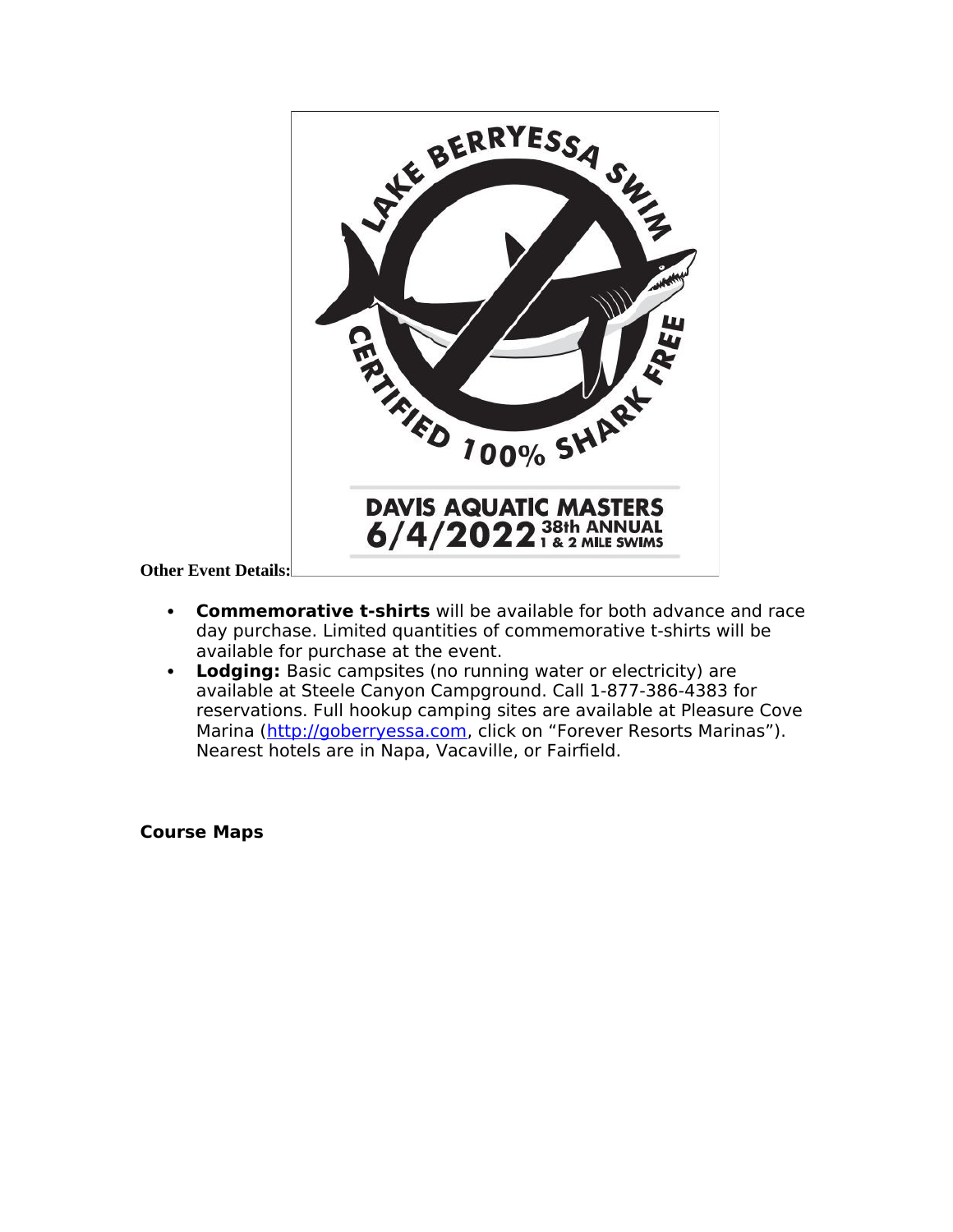